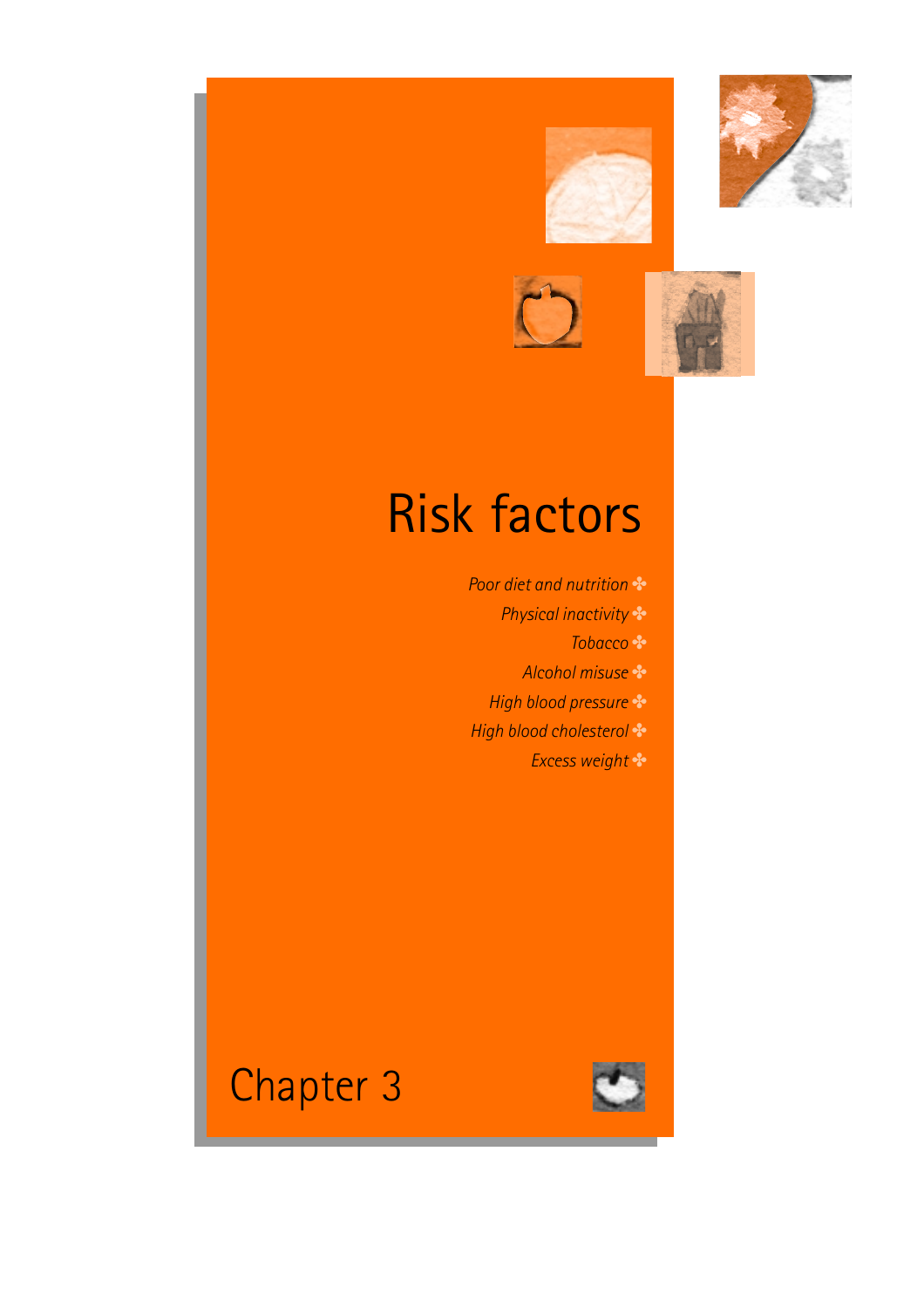# **3 Risk factors**

This chapter shifts the focus from specific chronic diseases and conditions to risk factors that affect the onset, maintenance and prognosis of a variety of chronic diseases and their complications. The focus is on those risk factors that are avoidable or modifiable and for which there is potential for health gain through early prevention or appropriate management. Stand-alone information is presented on four common behavioural risk factors (tobacco smoking, alcohol misuse, physical inactivity, poor nutrition) and three biomedical risk factors (high blood pressure, high blood cholesterol, excess weight). All of these represent events along the causal pathways leading to the development of various chronic diseases and their complications (Figure 3.0.1).

## **Figure 3.0.1: Relationships of risk factors and chronic diseases**



Surveillance of risk factors is an integral part of chronic disease monitoring. Importantly, surveillance aids in forecasting levels and trends and provides an opportunity for early intervention.

Although this chapter profiles seven risk factors individually, it is important to note that the factors do not act alone or independently. They tend to coexist and to interact in their effects. As an individual factor they are almost always a contributory cause in a disease, not the sole cause. All diseases are to some extent multi-factorial in their causes.

It should also be noted that only a small proportion of risk factors associated with chronic diseases or conditions has been consistently found to meet the accepted epidemiological criteria of causation. In addition, the distinction between a disease (or a condition) and a risk factor is difficult to achieve, because several diseases act as risk factors for other diseases and conditions. Table 3.0.1 sets out some of the key linkages noted in this report between the risk factors and diseases covered.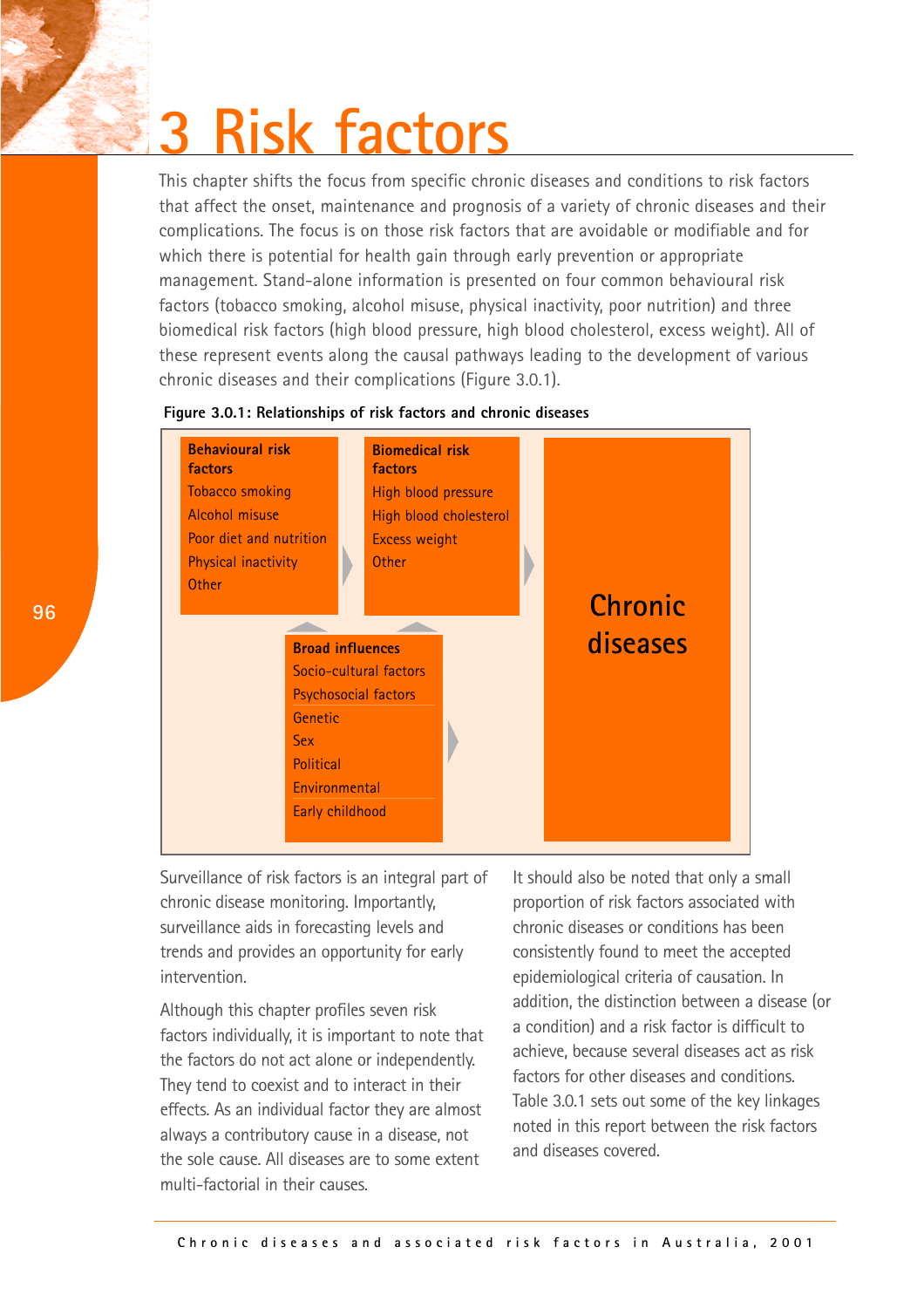A further point to remember is that there are important, broader influences on health and disease, such as many social and economic factors as shown in Figures 1.0.4 and 3.0.1. It is beyond the scope of this report to cover them here even though they make an important contribution to the risk factors discussed and also contribute to health and disease in a range of other ways.

It is difficult to be certain that a particular risk factor has contributed to a disease in any individual case, however good estimates can be made of its contribution to health and disease at a population level. A well-established approach is to calculate what is known as the attributable fraction. This is based on knowing the proportion of people who have the risk factor in question and the extra risk that the factor imposes on the individual who has it. For example, by knowing the percentage of smokers and ex-smokers, and the extra risk of

lung cancer they have compared to nonsmokers, it is estimated that over 80% (the attributable fraction) of lung cancer cases can be attributed to cigarette smoking. Some examples of attributable fractions are presented in the following sections.

Since risk factors often interact, it is much more difficult to establish their combined contribution to a particular disease. The individual attributable fractions cannot simply be added.

The following overviews include information on health outcomes associated with each risk factor, prevalence patterns, impacts in terms of associated mortality and use of health services, and potential for reducing the impact of the factor. Information is also presented on certain population groups because they have higher levels of some of the risk factors covered in this report and therefore are at greater risk of certain chronic diseases.

|                                          | <b>Risk factor</b>  |                |              |                   |              |                 |                                                                               |              |
|------------------------------------------|---------------------|----------------|--------------|-------------------|--------------|-----------------|-------------------------------------------------------------------------------|--------------|
|                                          | <b>Behavioural</b>  |                |              | <b>Biomedical</b> |              |                 | <b>Other</b>                                                                  |              |
| <b>Chronic</b><br>disease/condition      | <b>Poor</b><br>diet | inactivity use |              | misuse            |              | weight pressure | Physical Tobacco Alcohol Excess High blood High blood<br>cholesterol Diabetes |              |
| Coronary heart<br>disease                | $\mathsf{a}$        | $\mathsf{a}$   | $\mathsf{a}$ | a                 | a            | a               | $\mathsf{a}$                                                                  | a            |
| <b>Stroke</b>                            | $\mathsf{a}$        | $\mathsf{a}$   | $\mathsf{a}$ | $\mathsf{a}$      | $\mathsf{a}$ | a               | $\mathsf{a}$                                                                  | a            |
| Lung cancer                              |                     |                | $\mathsf{a}$ |                   |              |                 |                                                                               |              |
| Colorectal cancer                        | $\mathsf{a}$        | $\mathsf{a}$   |              |                   | a            |                 |                                                                               |              |
| Depression                               |                     |                | a            | $\mathsf{a}$      | a            |                 |                                                                               |              |
| <b>Diabetes</b>                          | $\mathsf{a}$        | $\mathsf{a}$   |              |                   | a            |                 |                                                                               |              |
| Asthma                                   |                     |                | $\mathsf{a}$ |                   | $\mathsf{a}$ |                 |                                                                               |              |
| Chronic obstructive<br>pulmonary disease |                     |                | a            |                   |              |                 |                                                                               |              |
| Chronic renal diseases                   | a                   |                |              |                   | a            | a               |                                                                               | a            |
| Oral diseases                            | a                   |                | a            |                   |              |                 |                                                                               | $\mathsf{a}$ |
| <b>Osteoarthritis</b>                    |                     | a              |              |                   | a            |                 |                                                                               |              |
| Osteoporosis                             | a                   | a              | a            | a                 |              |                 |                                                                               |              |
| Excess weight                            | a                   | a              |              |                   |              |                 |                                                                               |              |
| High blood pressure                      | $\mathsf{a}$        | $\mathsf{a}$   |              | $\mathsf{a}$      | a            |                 |                                                                               |              |
| High blood cholesterol                   | a                   | a              |              |                   | a            |                 |                                                                               |              |

#### **Table 3.0.1: Relationships between various chronic diseases, conditions and risk factors**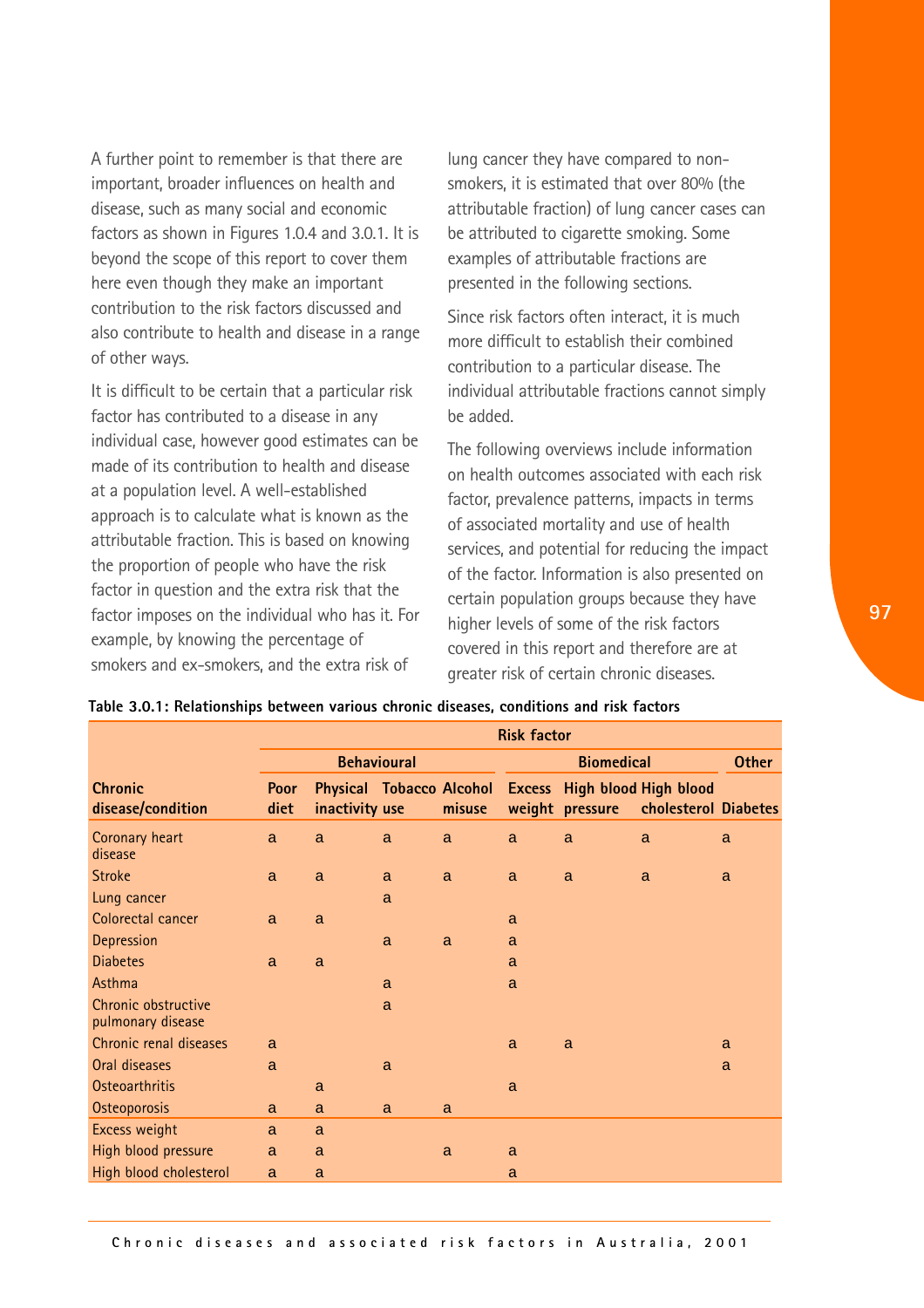# **3.1 Poor diet and nutrition**

Consensus has developed about the role of diet in the aetiology and prevention of chronic diseases. A poor diet contributes to chronic diseases directly or indirectly through a range of health risk factors. It often results from over-consumption of food in general, or diets high in energy-rich components such as fat. A poor diet may also be low in dietary fibres or complex carbohydrates, and deficient in certain vitamins and minerals. In Westernised societies, the problem is typically one of excess food rather than deficiency.

Poor diet and nutrition is common and contributes substantially to the burden of chronic diseases in Australia.

# **Description**

A key to achieving optimum health, is eating a balanced diet. In order to work efficiently, our bodies require a variety of nutrients on a daily basis and we can derive these from many different sources.

The importance of nutrition in disease prevention and health maintenance has been emphasised by the publication of dietary guidelines by the National Health and Medical Research Council (NHMRC). Three sets of guidelines have been developed—for adults, for children and adolescents, and for older Australians. The guidelines (summarised in Box 3.1.1) emphasise that we require a full set of nutrients—vitamins, minerals, carbohydrates, fibre, protein, and fats—to nourish and energise us.

## **Health outcomes**

Poor diet plays a key role in the development and progression of several chronic diseases such as coronary heart disease, stroke, some forms of cancer, Type 2 diabetes and dental caries. It also contributes to a variety of other health risk factors such as high blood pressure, excess weight, and high blood cholesterol (see Box 3.1.2). Alternatively, a healthy diet plays an important role in protecting against many chronic diseases and their risk factors.

## **Box 3.1.1: Summary of the dietary guidelines for Australians**

*Promote the consumption of:*

- l *a wide variety of foods including plenty of cereals, vegetables and fruits*
- l *adequate amounts of water and other fluids*
- l *foods high in iron (e.g. lean meats) and calcium (e.g. dairy foods)*

## *Limit intake of:*

- l *added sugars, salt and alcohol (alcohol is not recommended for children)*
- l *fats, particularly saturated fat (low fat diets are not suitable for young children) Maintain a healthy body weight Care for food and keep it safe to eat Encourage and support breastfeeding*

*Source: NHMRC 1992, 1995, 1999a.* 

There is strong evidence that poor diet and nutrition mostly leads to the development of chronic diseases through a range of intermediary risk factors. For example, high intake of saturated fat raises blood cholesterol levels, high overall fat intake contributes to overweight and obesity, and high salt use contributes to high blood pressure—all intermediate factors that increase the risk of coronary heart disease (AIHW 2001). There is strong evidence of the role of sugar in the development of dental caries (Stanton 2001).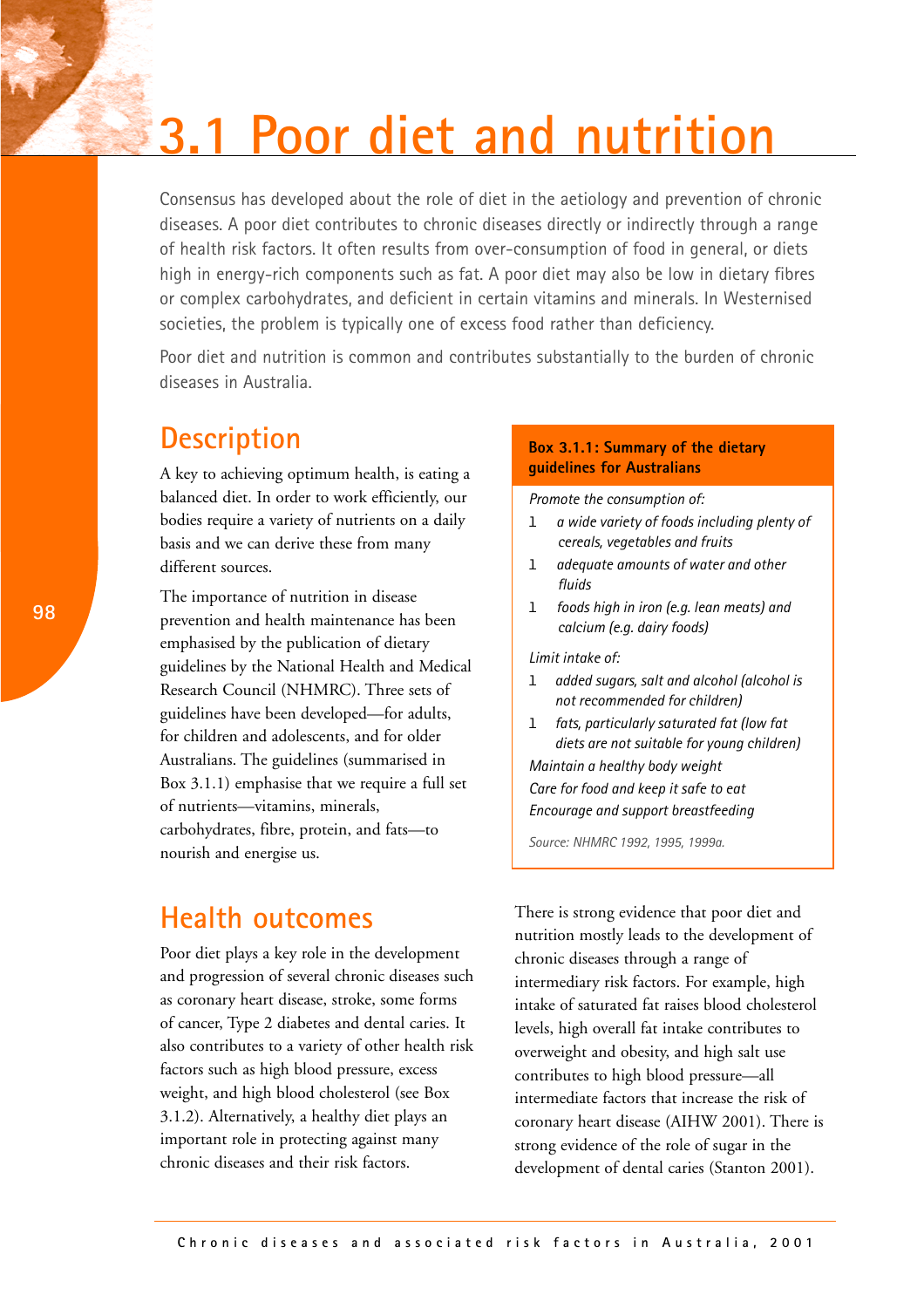**99**

Similarly, diets low in fruit and vegetables or high in dietary fat are known to increase the risk of colorectal cancer (NHMRC 1999b).

A high intake of plant foods (such as cereals, fruit, vegetables and legumes) on the other hand is considered to provide protection against coronary heart disease, some cancers and excess weight. There is good evidence that regular consumption of fish, particularly oily fish that are high in omega-3 polyunsaturated fats, reduces the risk of coronary heart disease (NHFA 1999). Similarly, omega-6 polyunsaturated fatty acids (found in large amounts in vegetable oils such as sunflower oil) are considered to protect against heart disease by lowering LDL cholesterol and probably by reducing the risk of an irregular heartbeat (NHMRC draft guidelines).

Breastfeeding, particularly exclusive breastfeeding, is thought to be protective of several chronic diseases later in life. These include Type 2 diabetes, inflammatory bowel disease, allergic diseases, obesity and atherosclerosis.

### **Box 3.1.2: Health problems associated with poor diet and nutrition**

*Coronary heart disease Stroke Type 2 diabetes Some cancers Bowel conditions Dental caries High blood pressure High blood cholesterol Excess weight Atherosclerosis Source: WCRF & AICR 1997; Law 1997.* 

# **Dietary patterns**

Insights into the extent of poor diet and nutrition in the population can be gained by using several different approaches. One method is to compare dietary intake with the recommended levels. Another is to compare

nutrient intakes to total energy intake (known as nutrient density), also based on the recommended dietary intakes. A third approach would be to compare trends in the apparent consumption of foodstuffs and nutrients standardised by dietary intake.

Information on dietary intake patterns in Australia as a whole is limited. National data are available mainly from the 1983 ABS Dietary Survey of Australian Adults, the 1985 ABS National Dietary Survey of School Children and the 1995 ABS National Nutrition Survey. Apparent consumption of foodstuffs and nutrients, information compiled by the ABS, can be used to track broad time trends.

Data from the 1995 ABS National Nutrition Survey indicate a 32.5% contribution of fats to energy intake for persons aged 19 and over (maximum recommended level, 30%), of which 12.5% is from saturated fats (maximum recommended level, 10%). Similarly, persons aged 19 and over are reported to consume 144g of fruit (minimum recommended level, 300g) and 259g of vegetables (minimum recommended level, 300g) per day. Put differently, 2 in 3 persons are not consuming the recommended level of vegetables, 4 in 5 are not consuming enough fruit, and 1 in 2 males and 2 in 3 females are not eating recommended levels of cereal foods (Table 3.1.1).

## **Trends**

There have been significant changes in food and nutrient intake in Australia in the last two decades, both among children and adults, as revealed by the nutrition surveys. Intake of energy, dietary fibre, carbohydrate and iron all increased significantly during this period. By contrast, total fat consumption decreased (Table 3.1.2).

Among children, there were no changes in mean intake of dietary staples such as cereals, fruit, vegetables and meats but there were significant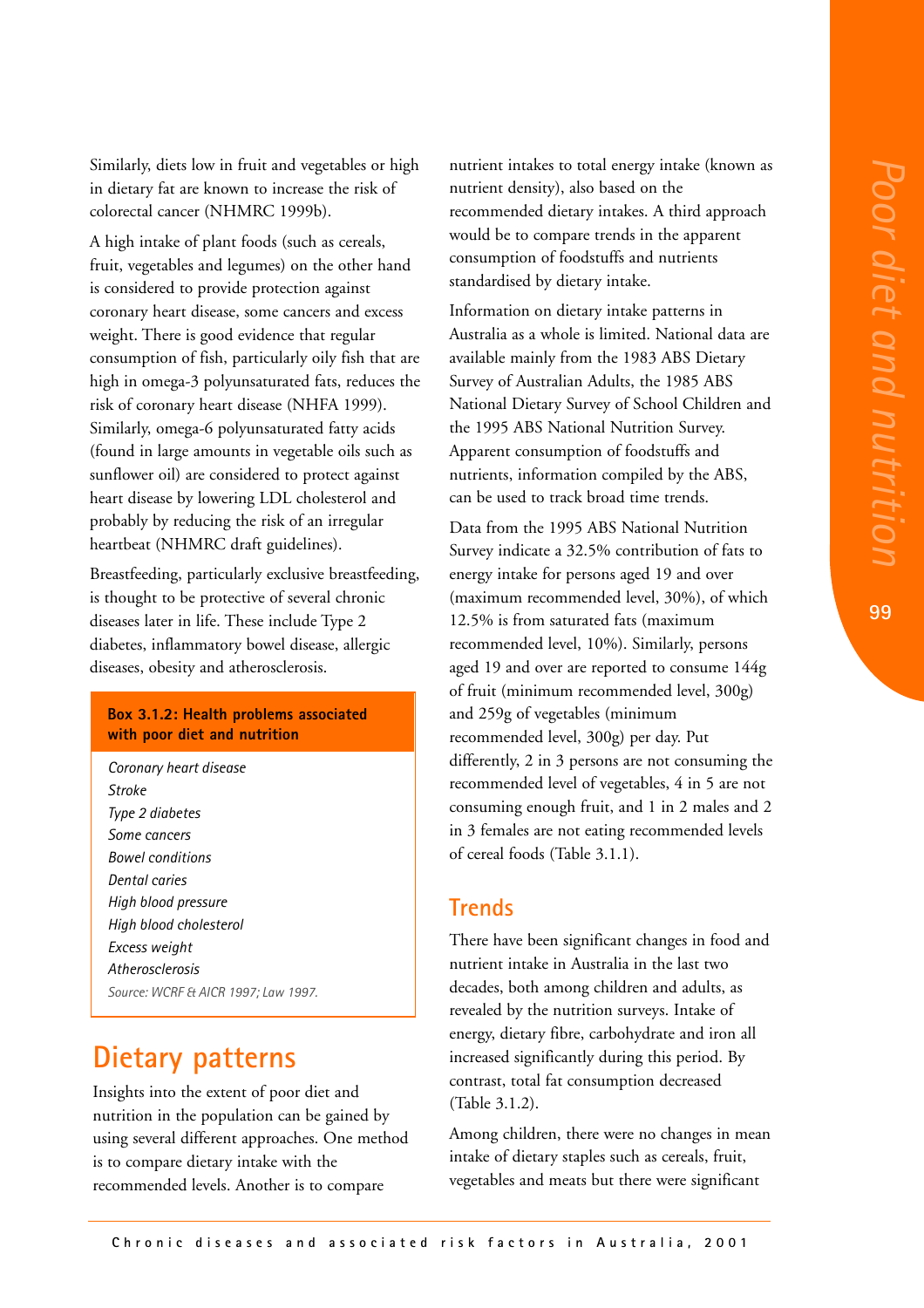| Food group                         | Amount     | <b>Proportion of persons</b><br>with inadequate intake | <b>Recommended level</b> |
|------------------------------------|------------|--------------------------------------------------------|--------------------------|
| Vegetables                         | Too little | $2$ in $3$                                             | 300g per day (minimum)   |
| Fruit                              | Too little | 4 in 5                                                 | 300g per day (minimum)   |
| Cereal foods                       | Too little | 1 in 2 males<br>2 in 3 females                         | 210q per day (minimum)   |
| Fat<br>(exceeding level)           | Too much   | 2 in 3 males<br>1 in 2 females                         | 30% of energy (maximum)  |
| Saturated fat<br>(exceeding level) | Too much   | $2$ in $3$                                             | 10% of energy (maximum)  |

#### **Table 3.1.1: Comparison of food intake with recommended levels, 1995**

*Source: Cancer Council Australia 2001.*

increases in the consumption of cereal-based foods (such as cakes, pastries and pizza), nonalcoholic beverages, and confectionary and sugar products (such as honey and jams).

Among adults, foods contributing to the increases (and which were consumed by at least 40% of the sample on the day of the surveys) were cereals (including breads, breakfast cereals, cakes and biscuits etc.) and non-alcoholic beverages.

Unexpected changes included increases in the consumption of plain drinking water among both adults and children and a decrease in vitamin C consumption, the latter largely attributable to a fall in fruit consumption among adults and fruit juices among children (Cook et al. 2001).

## **Disparities**

Individual variation in dietary patterns is well recognised. Within any large population there also exist subgroups or pockets of population that are at a high risk of poor diet and nutrition. These people may be nutritionally vulnerable for several reasons—health status (chronically ill or handicapping conditions), socioeconomic disadvantage, education levels, Indigenous status and lack of easy access to a range of appropriate foods.

## *Socioeconomic disadvantage*

According to the 1995 ABS National Nutrition Survey, adults in the socioeconomically most advantaged group have the highest average intake of energy. However, this group was also found to have the highest dietary fibre intake and the lowest cholesterol intake (ABS 1997). In comparison, people in the disadvantaged socioeconomic categories reported high levels of fat consumption. Interestingly, those in the most disadvantaged group reported a slightly higher intake of vegetables than all other socioeconomic groups (ABS & DHAC 1998).

## *Urban, rural and remote groups*

Regional analysis of the 1995 ABS National Nutrition Survey indicated that people living in rural centres have the lowest median intakes for the majority of vitamins and minerals. Cholesterol intake is higher among males living in rural and remote areas but differences are less marked among females. Adults in rural and remote areas have reported eating half a serve more of vegetables daily than their metropolitan counterparts, although they still do not achieve the recommended minimum of five serves per day (ABS & DHAC 1998).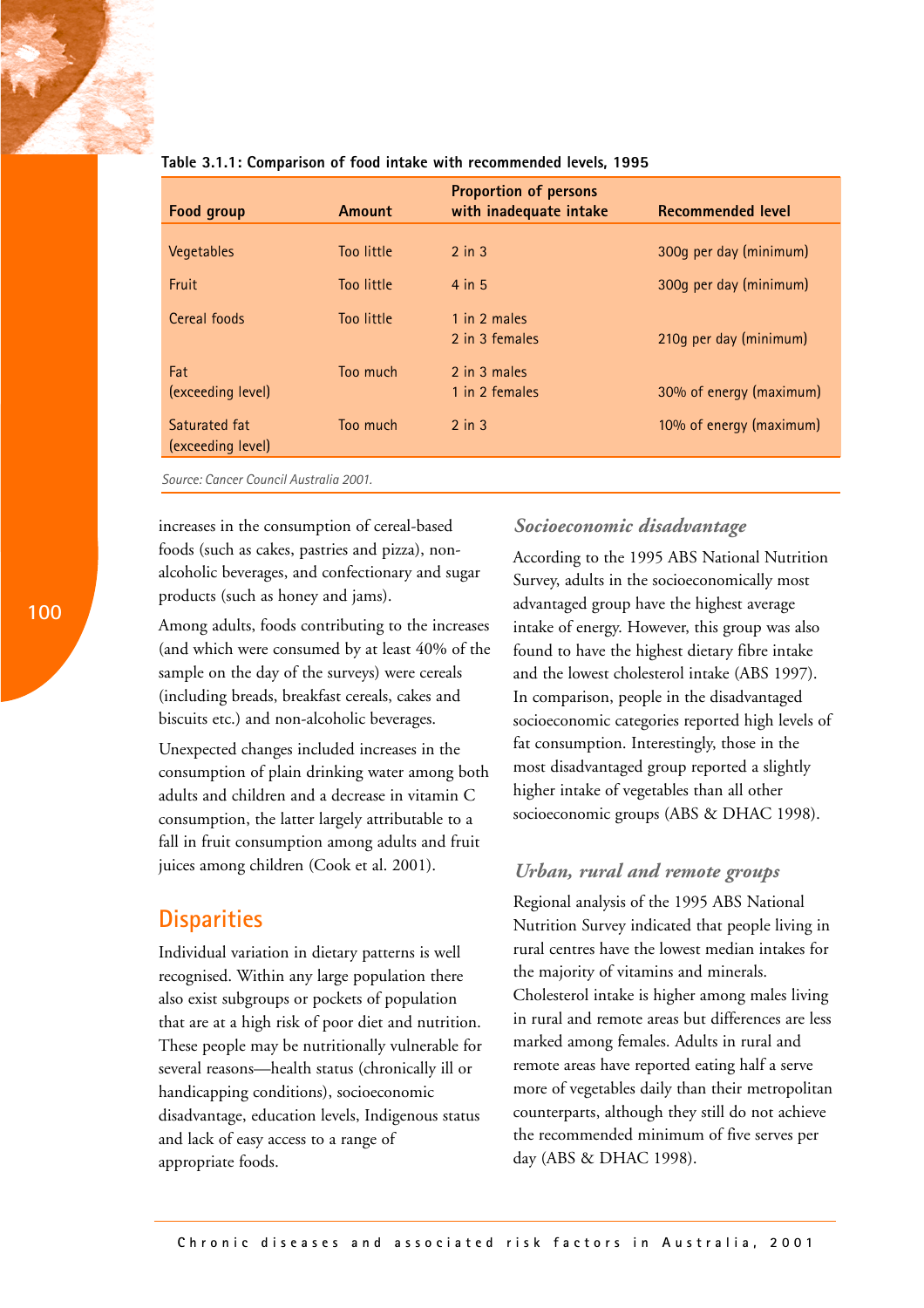**101**

|                    |                  | Adults (aged 25-64 years) | Adolescents (aged 10-15 years) |                                     |  |
|--------------------|------------------|---------------------------|--------------------------------|-------------------------------------|--|
| Nutrient/indicator | Direction(a)     | <b>Extent of change</b>   | Direction(a)                   | <b>Extent of change</b>             |  |
| Energy             | Increased        | Males-3%<br>Females-4%    | Increased                      | Boys-15%<br>Girls-11%               |  |
| Protein            | Unchanged        |                           | Increased                      | Boys-14%<br>Girls-13%               |  |
| Carbohydrate       | Increased        | Males-17%<br>Females-16%  | Increased                      | Boys-22%<br>Girls-18%               |  |
| Fat                | <b>Decreased</b> | Males-6%<br>Females-4%    | Unchanged                      |                                     |  |
| Cholesterol        | <b>Decreased</b> | Males-14%<br>Females-22%  | Unchanged                      |                                     |  |
| <b>Fibre</b>       | Increased        | Males-13%<br>Females-10%  | Increased                      | Boys-13%<br>$Girls - 8%$            |  |
| Calcium            | Increased        | Males-18%<br>Females-14%  | Unchanged                      |                                     |  |
| Iron               | Increased        | Males-11%<br>Females-15%  | Increased                      | Boys-16%<br>Girls-11%               |  |
| Vitamin C          | <b>Decreased</b> | Males-8%<br>Females-7%    | <b>Decreased</b>               | Boys-not significant<br>$Girls-10%$ |  |

### **Table 3.1.2: Comparison of nutrient intake in Australia, 1980s and 1995**

*(a) Where there is a trend in mean intake it is significant at 1% level.*

*Source: Cook et al. 2001. Based on analysis of comparable samples from the 1983 National Dietary Survey of Adults, the 1985 National Dietary Survey of School Children and the 1995 National Nutrition Survey.*

## *Indigenous and non-Indigenous groups*

National data on the diet and nutrition of Indigenous peoples are limited (AIHW 2000). The Indigenous sample in the 1995 ABS National Nutrition Survey was too small to allow reliable analysis. The transition from a traditional hunter-gatherer lifestyle of varied, nutrient-rich diets to energy-rich diets high in fat and refined sugars has created changes in dietary patterns that do not appear to be conducive to good health.

## **Impacts**

In Australia, as in other developed countries, mortality from poor diet and nutrition is almost always associated with diet-related diseases rather than from severe malnutrition or starvation. Two Australian studies have assessed the link between poor diet and mortality.

Gattorna et al. (1997) have attributed 16% of male and 20% of female deaths in Western Australia in 1994 to poor diet. The proportions declined slightly since 1983–85 when the corresponding estimates were 18% and 22% (Gattorna et al. 1997).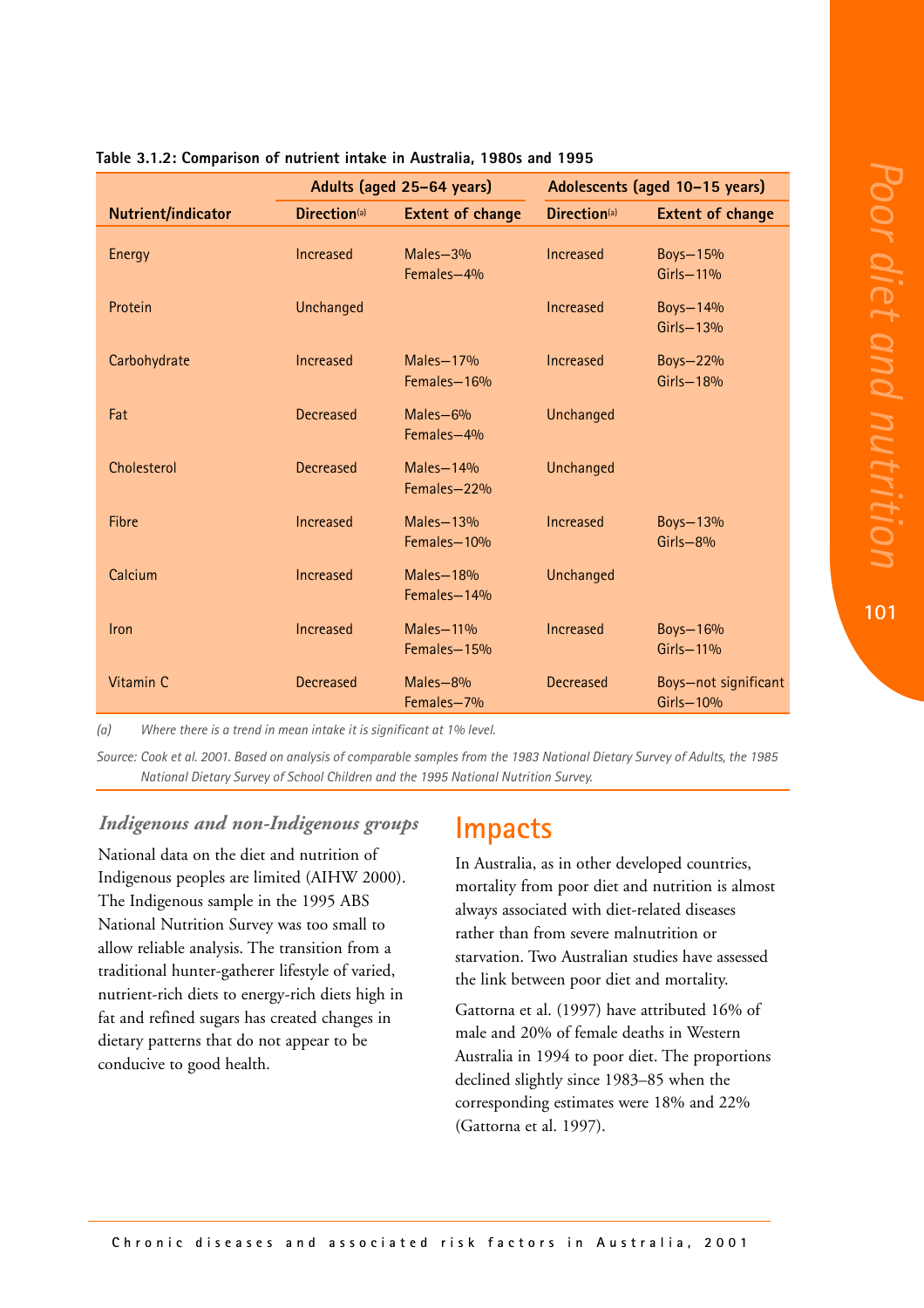More specific estimates of the role of inadequate fruit and vegetable consumption in increasing the risk for mortality through a variety of chronic diseases were generated by the Australian Burden of Disease and Injury Study (AIHW: Mathers et al. 1999). According to this study, an estimated 2,541 (3.7%) male deaths and 1,516 female deaths (2.2%) in Australia in 1996 were attributable to inadequate fruit and vegetable consumption.

## **Prevention**

Good nutrition, including childhood and prenatal nutrition, can play an integral part in the prevention of chronic diseases. Population initiatives to encourage nutritious diets can include education and training, mass media campaigns, government initiatives, economic incentives and regulatory measures.

Australia has used a variety of social marketing strategies to promote increased consumption of fruit and vegetables, e.g. 'Fruit 'n' Veg with Every Meal' (Western Australia 1989–93 and South Australia 1990–91); 'Two Fruit and Five Vegetables Every Day' (Western Australia 1989–93 and Victoria 1992–95) and 'Eat Well' (Tasmania 1997). In 1999, a national education campaign, comprising a partnership between Coles and the Dietitians' Association of Australia, was aimed at increasing fruit and vegetable consumption in the Australian population.

Recent government initiatives aimed at improving the health of Australians through better food and nutrition include the National Nutrition Strategy 2000–2010 (also known as 'Eat Well Australia'), the complementary Indigenous Nutrition Strategy, the National Breastfeeding Strategy, the National Action Plan on Vegetables and Fruit, and the National Cancer Strategy.

## **References**

ABS 1997. National nutrition survey: selected highlights, Australia 1995. ABS Cat. No. 4802.0. Canberra: ABS.

ABS 2000. Apparent consumption of foodstuffs. ABS Cat. No. 4306.0 Canberra: ABS.

ABS & DHAC 1998. National nutrition survey: nutrient intakes and physical measurements, Australia 1995. ABS Cat. No. 4805.0. Canberra: ABS.

AIHW 2000. Australia's health 2000. AIHW Cat. No. AUS 19. Canberra: AIHW.

AIHW 2001. Heart, stroke and vascular diseases–-Australian facts 2001. AIHW Cat. No. CVD 13. Canberra: AIHW, National Health Foundation of Australia, and National Stroke Foundation of Australia.

AIHW: Mathers C, Vos T & Stevenson C 1999. The burden of disease and injury in Australia. AIHW Cat. No. PHE 17. Canberra: AIHW.

Cancer Council Australia 2001. National cancer prevention policy 2001–2003. Sydney: The Cancer Council Australia.

Cook T, Coles-Rutishauser I, Seelig M 2001. Comparable data on food and nutrient intake and physical measurements from the 1983, 1985 and 1995 national surveys. Unpublished report. Australian Food and Nutrition Monitoring Unit.

Gattorna L, Milligan R & Somerford P 1997. Deaths attributed to diet-related conditions in Western Australia, 1983–1994. Perth: Health Department of Western Australia.

Law MR 1997. Epidemiologic evidence on salt and blood pressure. American Journal of Hypertension 10:42S–45S.

NHFA (National Heart Foundation of Australia) 1999. Position statement on dietary fats. Australian Journal of Nutrition and Dietetics 56(4) Supplement: S3–S4.

**Chronic diseases and associated risk factors in Australia, 2001**